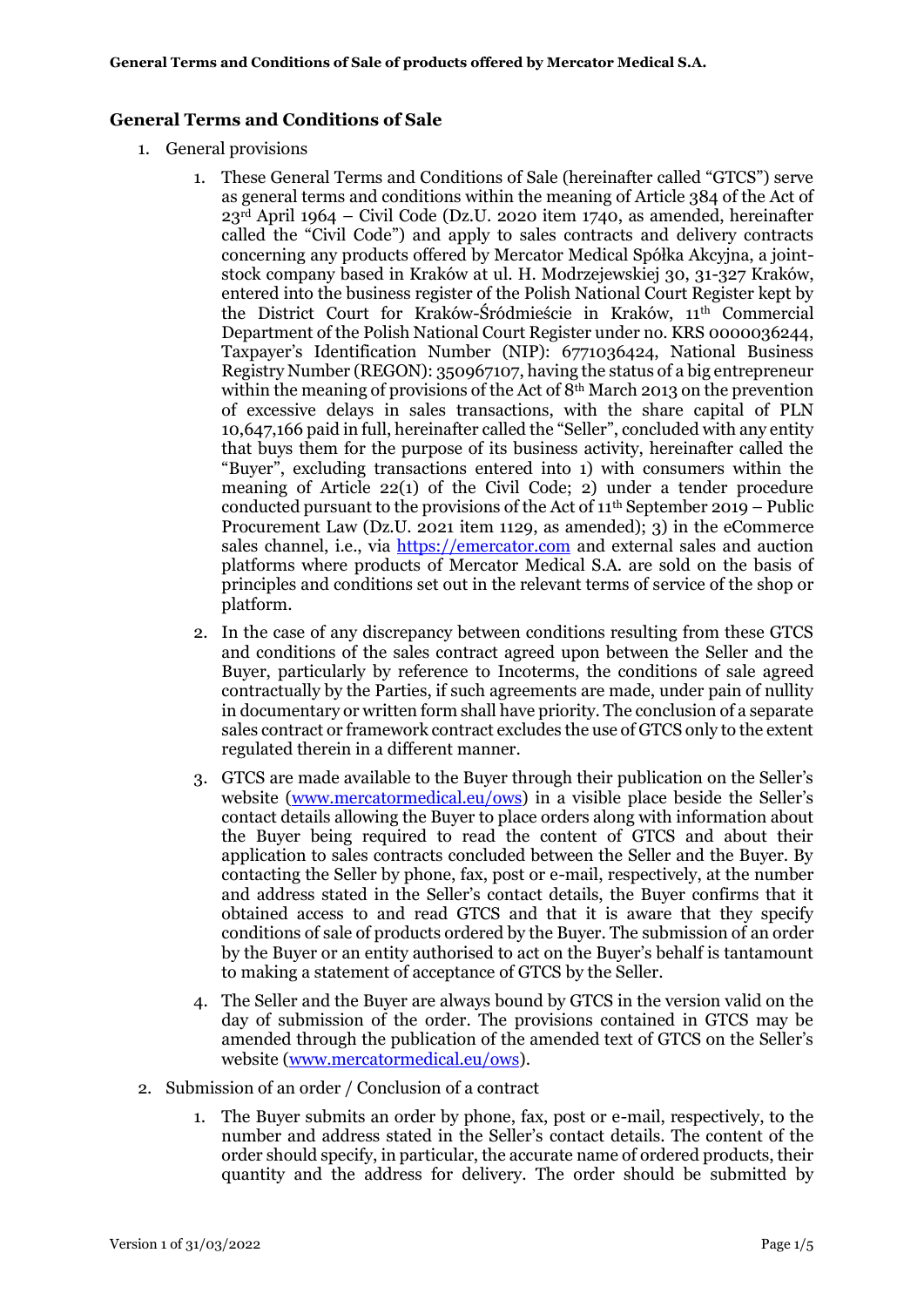a person authorised to represent the Buyer. The acceptance of the order for fulfilment shall be confirmed by the Seller within 72 hours, with specification of the accurate value (price) of the order including full costs of its fulfilment, by phone, by e-mail, or through issuing and delivery of a pro forma invoice. In the absence of relevant confirmation by the Seller, the order shall be regarded as not accepted for fulfilment.

- 2. If the order is submitted by a person(s) authorised to represent the Buyer not directly on the basis of the business register of the Polish National Court Register or an entry in the Central Register and Information on Business Activity, the Buyer shall be obliged to deliver, together with the order, a relevant document confirming its empowerment to act on behalf of the Buyer.
- 3. Subject to the provisions of pt 3.3 of GTCS, the cancellation of the order by the Buyer is possible only upon prior arrangement of the conditions of cancellation of the order with the Seller under pain of nullity, in writing or by e-mail. In such case, however, the Buyer may be charged with actual costs of fulfilment of the order borne by the Seller until cancellation of the order, provided that such costs do not exceed the value of the order.
- 4. The Parties may change the order, particularly with regard to its subject-matter, quantity, prices and conditions of delivery. The Parties' consent to the change of the order excludes the possibility of pursuit of any claims in respect of the lack of fulfilment or undue fulfilment of the order with the previously accepted content by any of them.
- 5. Unless otherwise agreed, the delivery covers products whose quality meets average requirements for the relevant sort and type of products resulting from the provisions of law or applicable norms. When placing an order, the Buyer is obliged to check if the technical data, quality and quantity of ordered products meet its needs.
- 3. Price and conditions of payment
	- 1. Unless otherwise stated in the order confirmation expressly referred to in pt 2.1 of GTCS, the price stated in the order confirmation shall be the net price to which the due amount of VAT at the rates applicable on the day of issue of the invoice by the Seller shall be added.
	- 2. Payment of the price shall be made to the Seller's bank account indicated by the Seller or to the bank account indicated on the pro forma invoice (if issued). The date of payment shall be the date of crediting of the Seller's bank account. In the case of delay in payment of the price, for reasons attributable to the Buyer, the Seller is entitled to charge the Buyer with statutory interest for delay in sales transactions and to suspend the delivery.
	- 3. If the full price is not paid within the time-limit indicated on the pro forma invoice, the order shall be regarded as cancelled by the Buyer.
- 4. Delivery
	- 1. Unless otherwise agreed between the Parties, particularly by specifying the method of delivery via Incoterms, the Seller shall deliver the product at the Buyer's cost and risk.
	- 2. The delivery of the Product shall be made within the time-limit indicated by the Seller.
	- 3. Unless otherwise agreed between the Parties, particularly by specifying the method of delivery via Incoterms, the Seller shall not be responsible towards the Buyer in respect of delays in delivery or the impossibility of its fulfilment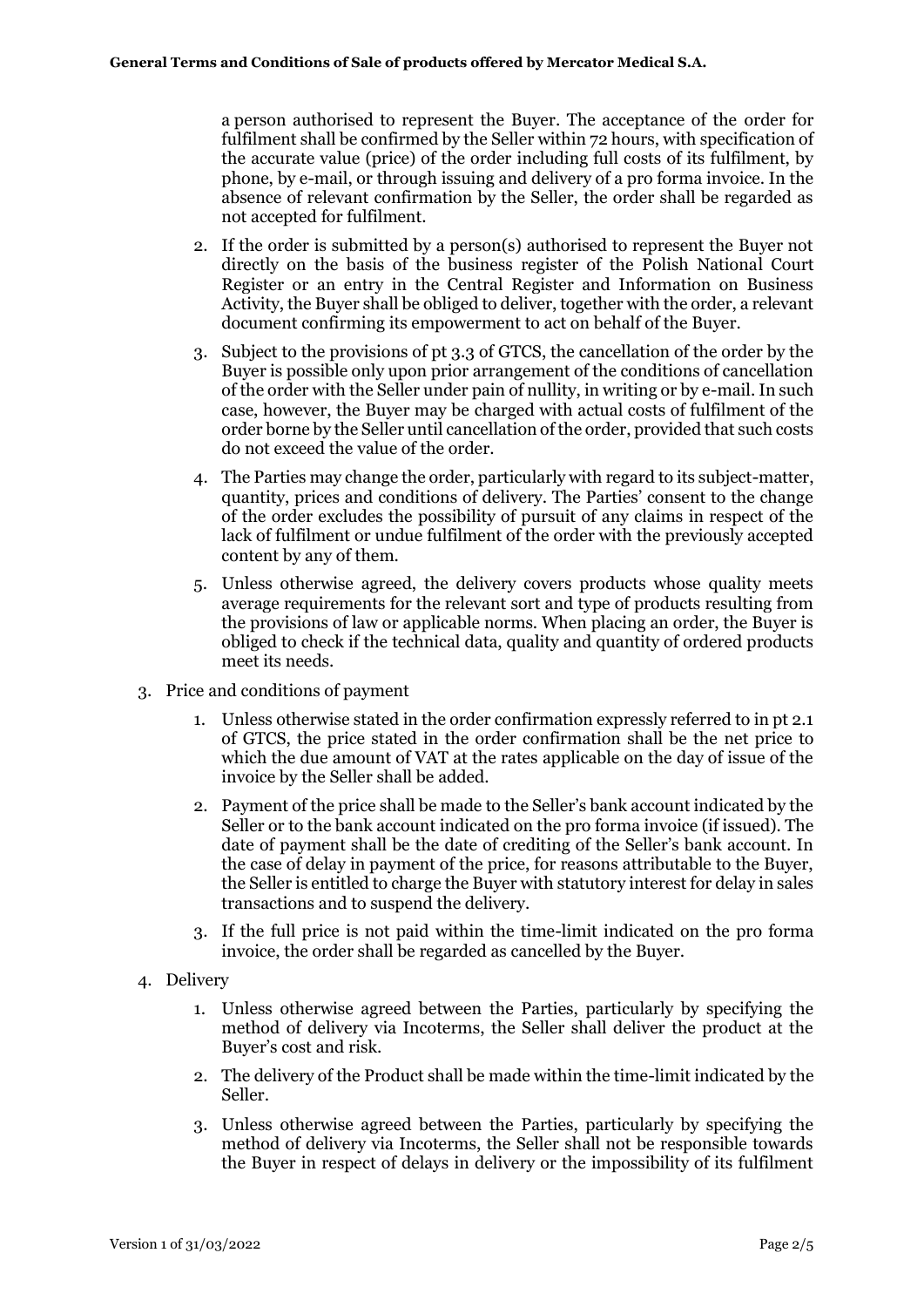arising (directly or indirectly) from reasons attributable to the carrier or for other reasons beyond the Seller's control.

- 4. At the Buyer's request, the Seller shall submit product-related technical documentation with products to the Buyer.
- 5. When receiving the delivery of products, the Buyer is obliged to check the condition of the parcel and the quality, quantity and kind of delivered products immediately upon its delivery and in the presence of the carrier's representative. In the case of any inconsistencies or defects of the parcel, the Buyer is obliged to ensure the preparation of a "shipping damage report" by the carrier's representative, take photographs of inconsistencies in the parcel, including damages, inform the Seller immediately about existing inconsistencies and, upon the Seller's request, make it possible for the Seller's representative to check the parcel in the condition in which it was delivered, in consideration of changes in its condition as a result of an inspection. If the Buyer receives the parcel in breach of the above obligations, it is understood that the proper sort of products was delivered in a correct manner, free of damages, in the proper quantity and of adequate quality.
- 6. The Buyer must not return products delivered in accordance with the order without prior notification of the Seller and arrangement of the time and method of such return with the Seller.
- 7. Opened packages are non-returnable, unless they contain damaged products subject to replacement according to the rules specified in GTCS.
- 5. Responsibility
	- 1. Unless otherwise agreed between the Parties, particularly by specifying the method of delivery via Incoterms, the Seller shall not be responsible for the nonfulfilment or undue fulfilment of obligations under the sales contract, particularly for reasons attributable to suppliers of the Seller and the carrier, unless the damage was created as a result of wilful misconduct. Irrespective of the above, the Seller shall not be responsible for lost profits (lucrum cessans), damage to reputation and any consequences arising from the possession or use of products, including faulty products.
	- 2. The Seller shall be responsible for the possession of specific characteristics or properties by the product or the possibility of its use for purposes indicated by the Buyer only if it grants the Buyer a written assurance under pain of nullity that the product has specific characteristics or properties or that it may be used for specific purposes.
	- 3. None of the Parties is responsible towards the other Party for the nonperformance or undue performance of obligations under the sales contract caused by a force majeure. For the needs of GTCS, the force majeure shall be understood as any event remaining beyond the Parties' control, particularly a fire, an earthquake, a flood or any other natural disaster, an explosion, a strike, a sabotage, an act of terrorism or war, legal changes, acts of state and local government authorities, embargoes, blockades and trade restrictions. In the event of a force majeure, the Party affected by its operation is obliged to notify the other Party about its occurrence within 72 (seventy two) hours from the event.
- 6. Guarantee and warranty
	- 1. The Seller's responsibility under the warranty for damages is excluded. The products sold may be covered by a guarantee of the Seller or their producer, with the terms of the guarantee specified in a guarantee document attached to the delivery of products.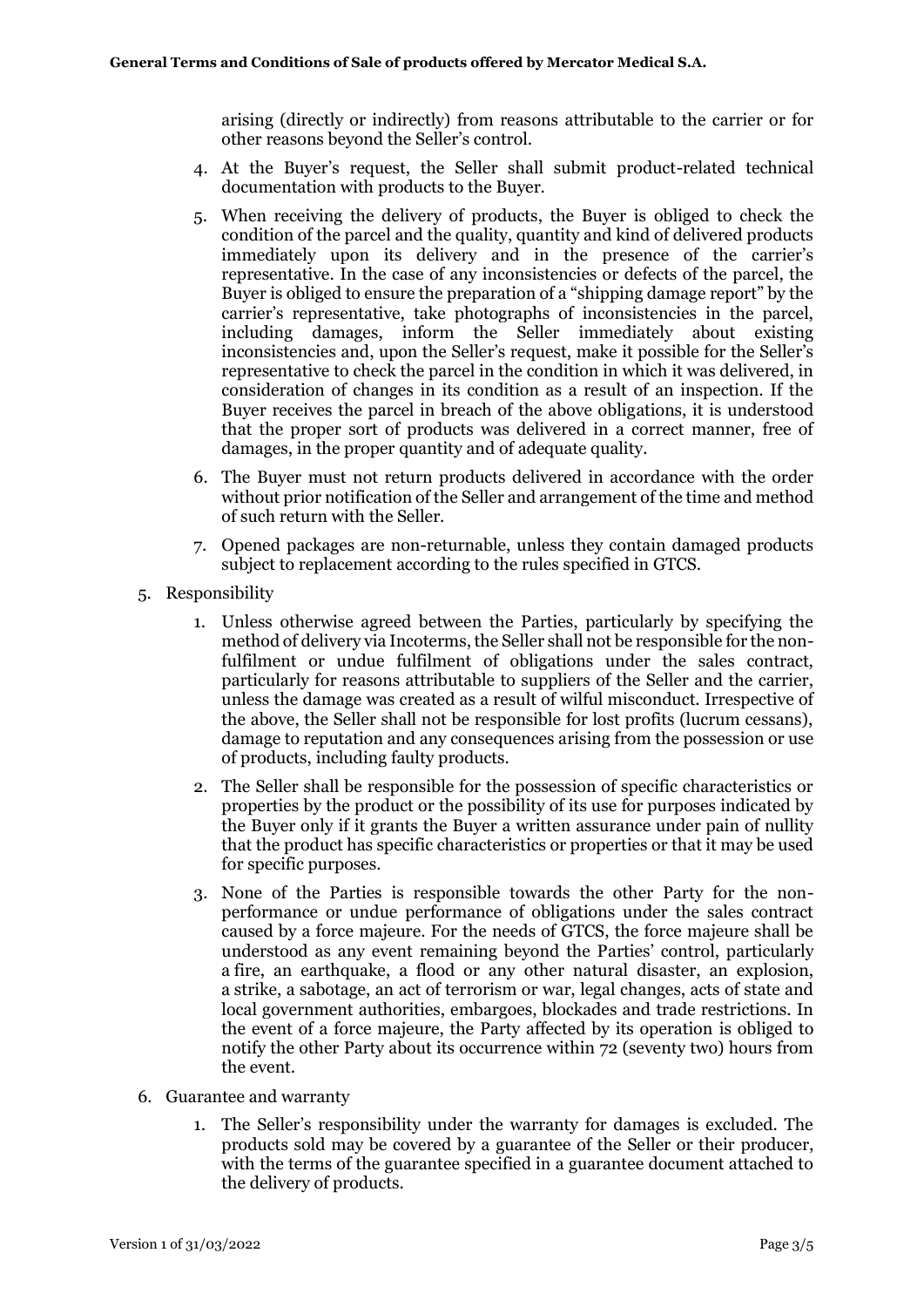- 2. The Buyer may file a complaint by e-mail to: [Reklamacje@pl.mercatormedical.eu](mailto:Reklamacje@pl.mercatormedical.eu) or via complaint form available on the Seller's website ([https://pl.mercatormedical.eu/formularz/reklamacja/\)](https://pl.mercatormedical.eu/formularz/reklamacja/). A complaint may concern quantitative (the incorrect quantity of products) or qualitative defects. When filing a complaint, the Buyer shall submit the following data:
	- 1) the subject-matter of the complaint (product name, reference code),
	- 2) the production batch (lot) number,
	- 3) the accurate quantity of products covered by the complaint, stated in units indicated on the invoice,
	- 4) a description of the submitted problem,
	- 5) photographs showing the defect (if justified),
	- 6) the name of the Buyer and the entity reporting the complaint and contact details, including the e-mail address,
	- 7) the invoice number and the date of delivery,
	- 8) the Buyer's expectations concerning the suggested method of handling the complaint.
- 3. The necessary condition for the consideration of a complaint concerning the inconsistency of the transport of products is the fulfilment of obligations set out in pt 4.5 of GTCS by the Buyer, particularly the preparation of a "shipping damage report" by the carrier's representative and taking photographs of existing defects.
- 4. The complaint shall be handled within 3 (three) working days from the date of ascertaining the inconsistency of the delivery or product, but in no event later than within 3 (three) days from the day on which the Buyer could have ascertained the inconsistency at the earliest date using highest professional care.
- 5. The confirmation of registration of the complaint is the submission of the reference number of the complaint given by the Seller to the person submitting the complaint.
- 6. The Buyer is obliged to refrain from the use and distribution of defective products, to protect defective products and to keep them until their replacement or return in original packages. The Buyer is obliged to make available to the Seller samples of defective products necessary to carry out expertises, to make it possible for products covered by the complaint to be examined on the spot, and to submit necessary information concerning conditions in which products were used.
- 7. Immediately upon receipt of the complaint, the Seller shall estimate its completeness, in particular whether it contains all necessary information indicated in pt 6.2 of GTCS. If the consideration of a complaint requires a supplement to information indicated in pt 6.2 of GTCS or the undertaking of additional actions by the Buyer, such as sending samples of products, or a photograph or copy of a damaged product package, or performing another action indicated by the Seller, the Seller shall immediately notify the Buyer thereof by e-mail to the e-mail address stated in the complaint by the Buyer.
- 8. The Seller shall consider the complaint within 30 (thirty) working days from the date of receipt of all necessary information and materials indicated in pts 6.2 and 6.6 of GTCS and then it shall inform the Buyer about its acknowledgement or rejection by e-mail to the e-mail address stated in the complaint by the Buyer.
- 9. In the case of acknowledgement of the complaint, the Seller shall immediately take action in order to fix the reported problem, i.e., it shall replace the product